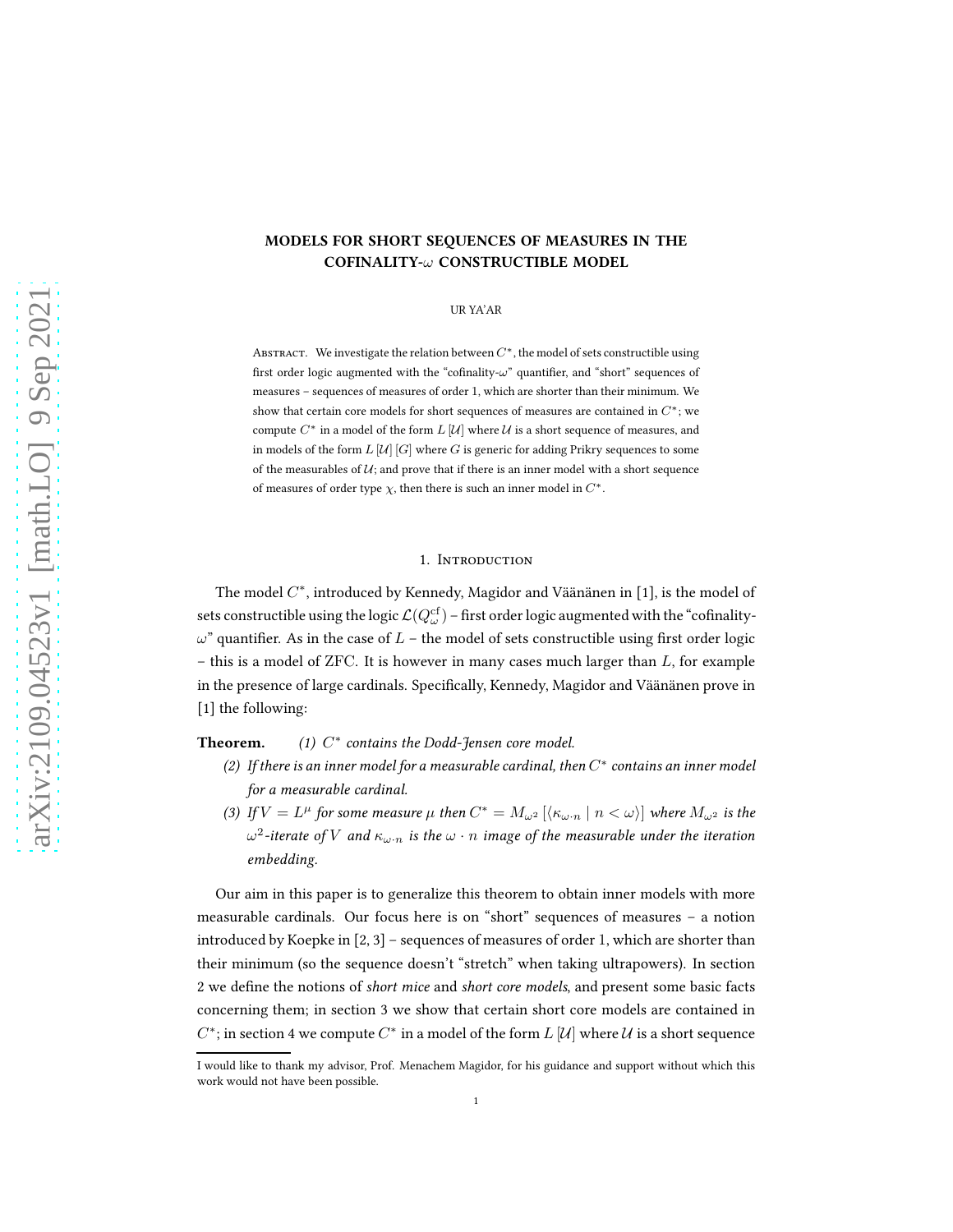of measures, and in models of the form  $L[\mathcal{U}][G]$  where G is generic for adding Prikry sequences to some of the measurables of  $U$ ; and in section [5](#page-9-0) we prove that if there is an inner model with a short sequence of measures of order type  $\chi$ , then there is such an inner model in  $C^*$ .

It is interesting to note that while we can get inner models with many measurable cardinals contained in  $C^*$ , it is yet unknown whether  $C^*$  can actually contain even a single measurable cardinal. By [\[1,](#page-11-0) theorem 5.7], if  $V = C^*$  then there is no measurable cardinal in V, however  $C^*$  does not necessarily satisfy  $V = C^*$ , so it might still possible to have a measurable cardinal in  $C^*$ , which would simply imply that  ${(C^*)}^{C^*} \neq C^*$ .

## 2. Short mice

<span id="page-1-0"></span>First we cite some definitions from [\[3\]](#page-11-2) (as they appear in [\[4\]](#page-11-3)).

**Definition 1.** Let  $D$  be a class.  $D$  is simple if the following statements hold:

- (1) If  $x \in D$ , then there is  $\delta \in \mathbf{Ord}$  with  $x = \langle \delta, a \rangle$  with  $a \subseteq \delta$ .
- (2) If  $\langle \delta, a \rangle \in D$ , then  $\langle \delta, \delta \rangle \in D$

In the above situation, we define  $Dom(D) = \{\delta | \langle \delta, \delta \rangle \in D\}$  and  $D(\delta) = \{a \subseteq \delta |$  $\{\delta, a\} \in D$  for all  $\delta \in \text{Dom}(D)$ . D is called a sequence of measures if D is simple and  $D(\delta)$  is a normal ultrafilter on  $\delta$  for every  $\delta \in \text{Dom}(D)$ 

**Definition 2.** Let  $D$  be a simple set.

- (1) We say that  $M = \langle |M|, F_M \rangle$  is a *premouse over D* if the following statements hold:
	- (a) |M| is a transitive set and  $F_M$  is a simple set with

 $\text{sup}(\text{Dom}(D)) < \min(\text{Dom}(F_M)) \in |M|.$ 

- (b)  $\langle |M|, \in, F_M \rangle \models "F_M$  is a sequence of measures".
- (c)  $|M| = J_{\alpha_M} [D, F_M]$  for some ordinal  $\alpha_M$  with  $\omega \cdot \alpha_M = |M| \cap \textbf{Ord}$ .

In the above situation, we set  ${\rm meas}(M)={\rm Dom\,}(F_M)\cap (\omega\cdot\alpha_M)$  (the measurables of M) and  $\ln(M) = \mathbf{H}(\min(\text{meas}(M)))^{|M|}$  (the lower part of M).

- (2) Given a premouse M over D and  $\delta \in \text{meas}(M)$ , a premouse  $M_*$  over D is the ultrapower of M at  $\delta$  if there is a unique map  $j : |M| \to |N|$  with the following properties, and  $M_* = N$  holds for this N.
	- (a)  $j : \langle |M|, \in, D, F_M \rangle \rightarrow \langle |N|, \in, D, F_N \rangle$  is  $\Sigma_1$ -elementary.
	- (b)  $|N| = \left\{ j(f)(\delta) \mid f \in {^{\delta}|M| \cap |M|} \right\}.$
	- (c)  $F_M(\delta) \cap |M| = \{x \in \mathcal{P}(\delta) \cap |M| \mid \delta \in j(x)\}.$

If such a premouse exists, then we denote it by  $Ult(M,F(\delta))$  and we call the corresponding map j the ultrapower embedding of  $M$  at  $\delta$ .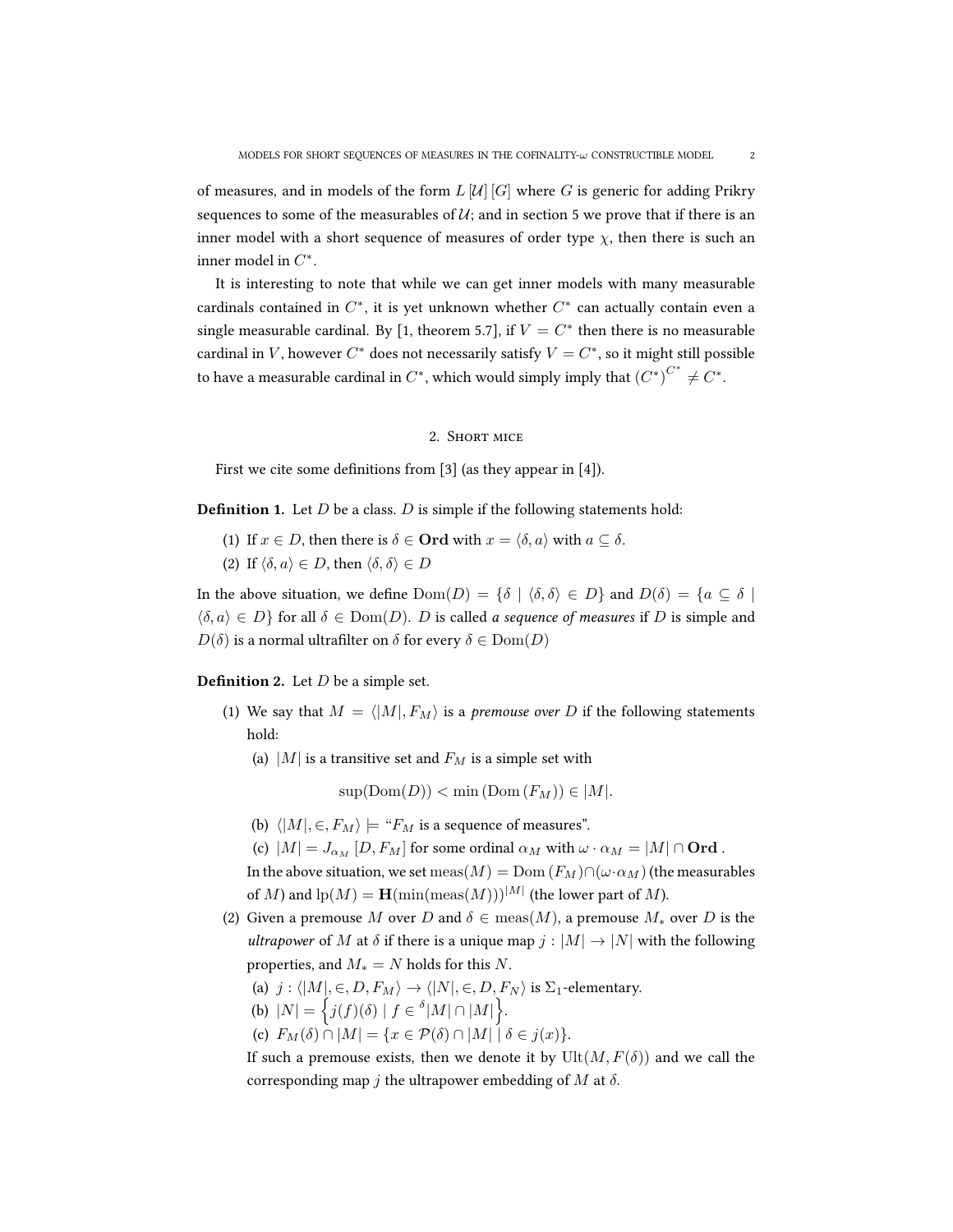(3) Given a premouse M over D and a function  $I : \lambda \to \mathbf{Ord}$  with  $\lambda \in \mathbf{Ord}$ , a system

$$
It(M, I) = \langle \langle M_{\alpha} \mid \alpha \le \lambda \rangle, \langle j_{\alpha, \beta} \mid \alpha \le \beta \le \lambda \rangle \rangle
$$

is called the *iterated ultrapower of*  $M$  by  $I$  if the following statements hold for all  $\gamma \leq \lambda$ :

- (a)  $M = M_0$  and  $M_\gamma$  is a premouse over D.
- (b) Given  $\alpha \le \beta \le \gamma$ ,  $j_{\beta,\gamma}: |M_{\beta}| \to |M_{\gamma}|$  is a function,  $j_{\gamma,\gamma} = \mathrm{id}_{|M_{\gamma}|}$  and  $j_{\alpha,\gamma} = j_{\beta,\gamma} \circ j_{\alpha,\beta}.$
- (c) If  $\gamma < \lambda$  and  $I(\gamma) \in \text{meas} (M_\gamma)$ , then  $M_{\gamma+1} = \text{Ult}\left(M_\gamma,F_{M_\gamma}(I(\gamma))\right)$  and  $j_{\gamma,\gamma+1}$  is the ultrapower embedding of  $M_{\gamma}$  at  $F_{M_y}(I(\gamma)).$  In the other case, if  $\gamma < \lambda$  and  $I(\gamma) \notin \text{meas } (M_{\gamma})$ , then  $M_{\gamma} = M_{\gamma+1}$  and  $j_{\gamma,\gamma+1} = \text{id}_{|M_{\gamma}|}$
- (d) If  $\gamma$  is a limit ordinal, then  $\big\langle\big\langle M_\gamma,\in,D,F_{M_\gamma}\big\rangle\,,\langle j_{\beta,\gamma}\mid\beta<\gamma\rangle\big\rangle$  is a direct limit of the directed system  $\big\langle\big\langle M_\beta, \infty, D, F_{M_\beta}\mid \beta<\gamma\big\rangle$  ,  $\langle j_{\alpha,\beta}\mid \alpha\le\beta<\gamma\rangle\big\rangle$  . In this situation, we let  $M_I$  denote  $M_\lambda$  and let  $j_I$  denote  $j_{0,\lambda}$ .
- (4) A premouse M over D is *iterable* if the system  $It(M, I)$  exists for every function  $I : \lambda \longrightarrow$  On with  $\lambda \in$  On.
- (5) A premouse  $M$  over  $D$  is short if one of the following statements holds:
	- (a)  $D = \emptyset$  and  $otp(max(M) \cap \gamma) < min(mes(M))$  for all  $\gamma \in |M| \cap On$ .
	- (b)  $D \neq \emptyset$  and  $otp(max(M)) \leq min(Dom(D)).$

At this stage we diverge from Koepke's terminology and pick up Mitchell's notion of a mouse from [\[5,](#page-11-4) §3], in order to be able to use a stronger comparison lemma. Note that for short sequences, the notion of coherence (definition 1.6 in [\[5\]](#page-11-4)) is trivial.

- (6) [\[5,](#page-11-4) definition 3.1] A premouse  $M = J_{\alpha} [D, F]$  is called a *(short)* D-mouse if it is short, iterable and satisfies that there is some  $\rho$ ,  $\sup(D) \leq \rho < \min(F)$  and a parameter  $p\in [\alpha\smallsetminus\rho]^{<\omega}$  such that  $M=H_1^M(\rho\cup p)$  (the  $\Sigma_1$  Skolem hull in  $M$ ). Denote by  $\rho_M$  the least  $\rho$  for which such a p exists and  $p_M$  the least such parameter (under the usual parameter well-order).
- (7) [\[5,](#page-11-4) definition 3.2] If M, N are (short) D-mice, denote  $M <_D N$  if there are iterated ultrapowers  $i : M \to J_\alpha [D, F], j : N \to J_\beta [D, G]$  such that  $i \upharpoonright \rho_M$  and  $j\upharpoonright \rho_N$  are the identity,  $\alpha \leq \beta$ ,  $G\upharpoonright \alpha = F$  and  $(\alpha, \rho_M, i(p_M)) < (\beta, \rho_N, j(p_N))$ lexicographically.

<span id="page-2-0"></span>**Lemma 3** ([\[5,](#page-11-4) theorem 3.3]).  $\lt_D$  is a well ordering of (short) D mice such that  $M \lt_D N$ implies  $M \in L(N)$ .

Remark 4. The original theorem in [\[5\]](#page-11-4) discusses general mice, and the proof uses comparison of mice by iterations. Since iterations of short mice preserves shortness it holds when restricting to short mice as well.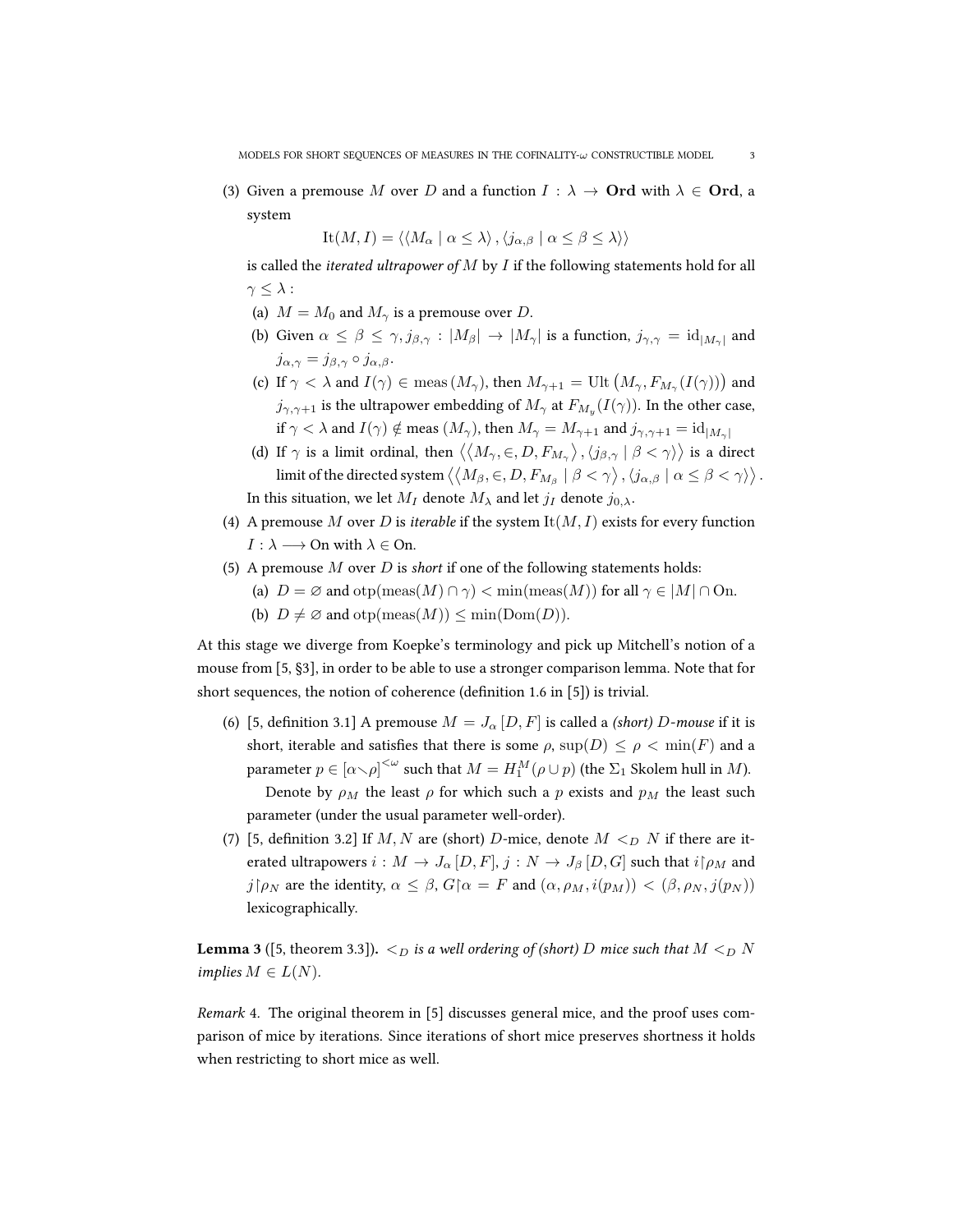<span id="page-3-0"></span>**Lemma 5.** If M is a D-mouse then for every  $\eta \in (\rho_M, \alpha_M)$  such that  $M \models \eta$  is regular,  $\mathrm{cf}^V(\eta)=\mathrm{cf}^V(\alpha_M).$ 

*Proof.*  $M = J_{\alpha_M} [D, F]$  for some F. Let  $\eta \in (\rho_M, \alpha_M)$  such that  $M \vDash \eta$  is regular. Let  $\beta \in (\eta, \alpha_M)$  regular in M. M has a Skolem function  $h_\beta$  for  $J_\beta$  [D, F], and since  $M \vDash \eta$ regular, and  $\rho_M < \eta$ , the closure of  $\rho_M \cup p_M$  under  $h_\beta$  (denoted  $h_\beta$  "  $(\rho_M \cup p_M)$ ), which can be computed in  $M$ , is bounded by some  $\alpha_{\beta} < \eta$ . But since  $M = \mathcal{H}_1^M(\rho_M \cup p_M)$ , each element of  $\eta$  is in  $h_\beta$ " ( $\rho_M \cup p_M$ ) for some  $\beta < \alpha_M$  (if an element satisfies some  $\Sigma_1$ formula in  $M$ , then it satisfies this formula in some initial segment of  $M$ ), so the sequence  $\langle \alpha_{\beta} | \beta < \alpha_M \rangle$  is cofinal in  $\eta$ , hence  $cf^V(\eta) = cf^V(\alpha_M)$ .

*Notation* 6. Denote by  $\kappa(\gamma)$  be the  $\gamma$ th member of  $\text{Dom}(F)$  and  $\xi(\gamma) = (\kappa(\gamma)^+)^M$ . Note that for every  $\gamma$  we have  $\xi(\gamma)>\rho_M$  and  $M\models \xi(\gamma)$  is regular so by lemma [5](#page-3-0)  ${\rm cf}^V\left(\xi(\gamma)\right)=$  $\mathrm{cf}^V\left(\alpha_M\right)$ . Denote this by  $\delta_M.$ 

**Definition** 7. Define  $K |D|$  as the class of sets constructible from short D-mice.

<span id="page-3-1"></span>**Theorem 8.**  $K[D] = \bigcup \{ \text{lp}(M) \mid M \text{ is a short } D\text{-mouse} \}.$ 

Remark 9. This is the way  $K[D]$  is defined by Koepke in [\[2,](#page-11-1) [3\]](#page-11-2), so our slightly different definition yields the same result.

*Proof.* The inclusion  $\supseteq$  is clear, so we need to show that for every  $x \in K[D]$  there is some short  $D$ -mouse containing  $x$  in its lower part.  $x$  is constructed by using a set of mice,  $X.$  Let  $S$  be an ascending sequence of regular cardinals greater than  $\lambda^+$  where  $\lambda=$  $\sup (\{|M| \mid M \in X\} \cup \{|tr(x)|, |X|\}),$  such that  $\sup S = \sup \{\text{otp} \max(M) \mid M \in X\}.$ We iterate each  $M \in X$  according to S (i.e. for  $\gamma <$  otp meas(M), we iterate M by its  $\gamma$ th measure  $S(\gamma)$  many times), so by [\[2,](#page-11-1) lemma 5.17] the result of the iteration will be of the form  $\bar{M} = J_{\alpha_{\bar{M}}} \left[ D, \mathrm{CU} \mathord{\restriction} S \right]$  where  $\mathrm{CU}$  is the closed unbounded simple predicate  $-\langle \kappa, z \rangle \in \mathrm{CU}$  iff  $\kappa$  is a limit ordinal and  $z \subseteq \kappa$  contains a closed unbounded subset of  $\kappa$ . Note that these will all be short iterable pre-mice (as iterations of short mice). Let  $\alpha^* = \sup \{ \alpha_{\bar{M}} \mid M \in X \}$ ,  $M^* = J_{\alpha^*} [D, \text{CU} \backslash S]$ . We claim that  $X \subseteq M^*$ : if  $M \in X$ ,  $i : M \to \bar{M}$  the iteration embedding, then  $\bar{M}$  is an initial segment of  $M^*$ , and  $M \cong H_1^{\bar{M}}\left(\rho_M \cup i(p_M)\right) \in M^*$ , so  $M \in M^*.$ 

Assume first that for all  $M \in X$ ,  $\alpha^* > \alpha_{\bar{M}}$  and let  $M^{**}$  be the transitive collapse of  $H_1^{M^*}(\lambda^+)$ . This is a short D-mouse, and we claim that already  $X\subseteq M^{**}$ . Let  $M\in X,$ then  $M=H_{1}^{\bar{M}}\left(a\right)$  for some  $a\,\in\,\bar{M}.$  Since  $\alpha^{*}\,>\,\alpha_{\bar{M}},\,\bar{M}\,\in\,M^{*},$  so  $M^{*}$  satisfies the  $\Sigma_1$  statement "∃ $y\exists z$   $(M = H_1^y(z))$ ", so such  $y, z$  will be in  $H_1^{M^*}(\lambda^+)$   $(|M| < \lambda$  so it can be coded as a subset of  $\lambda^+$ ), so  $M \in M^{**}$ . So  $x$  can be constructed in  $M^{**}$ , which is a mouse with minimal measure above  $|\text{tr}(x)|$  so x is in  $\text{lp}(M^{**})$ .

Now assume  $\alpha^* = \alpha_{\bar{N}}$  for some  $N \in X$ . This means that there is some  $N \in X$  such that  $M \leq_D N$  for every  $M \in X$ . Hence by lemma [3,](#page-2-0)  $X \subseteq L[N]$  so  $x \in L[N]$ . Assume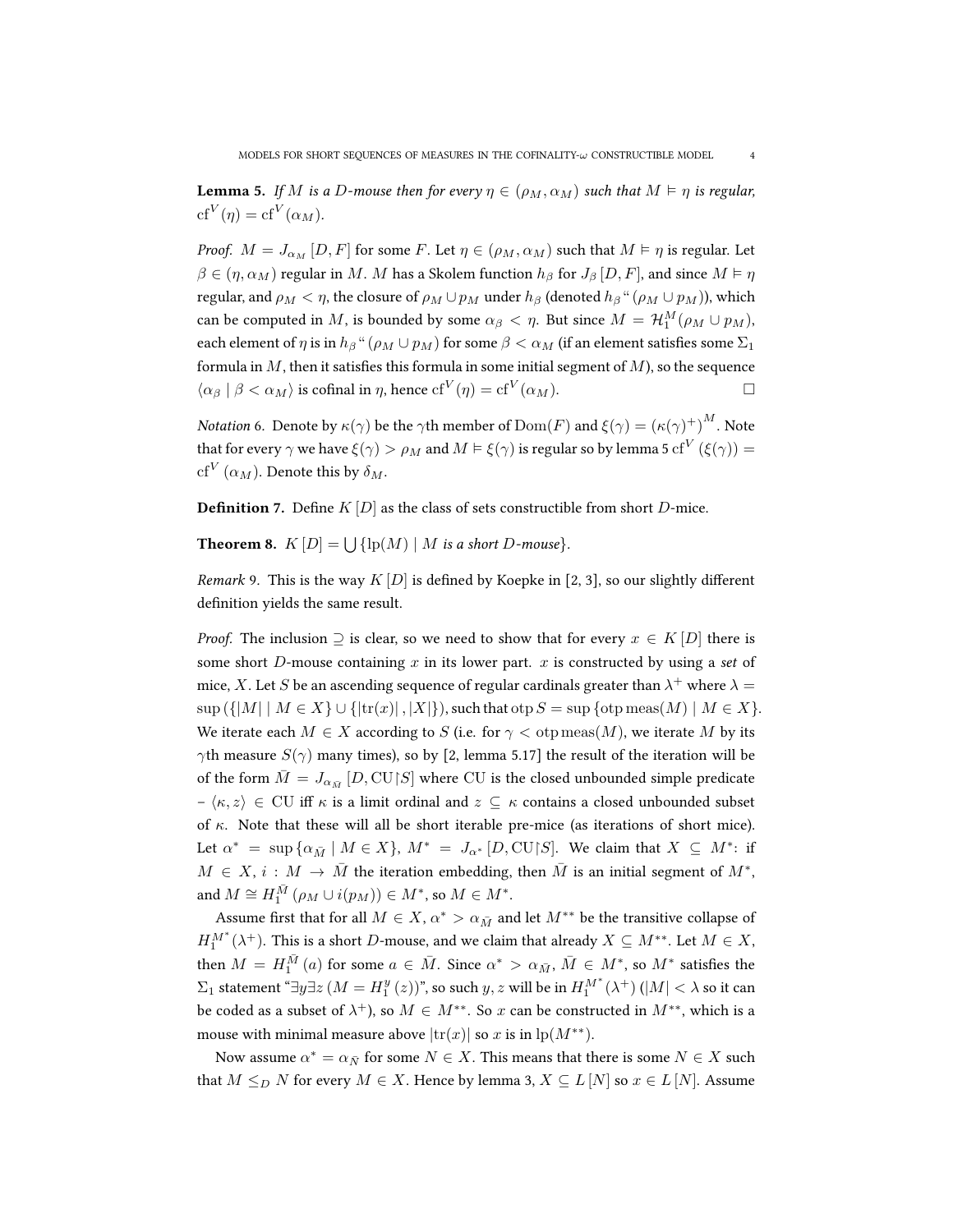$x \in J_{\kappa}[N]$  and iterate N to some  $\bar{N}$  with  $\min\mathrm{meas}(\bar{N}) > \lambda' = \max\{\lambda, \kappa\}^+$ . Then  $x \in M^{**} := H_1^{\bar{N}}(\lambda')$  which is a mouse with minimal measure  $> |\text{tr}(X)|$ .

We now establish some notation and terminology for iterations of short D-mice.

*Notation* 10. Let  $M = \langle |M| , D, F \rangle$  be a short D-mouse,  $\chi \leq$  otp Dom(F), and  $\vec{\theta} =$  $\langle \theta_{\gamma} | \gamma < \chi \rangle$  some sequence of ordinals. We define the *iteration of M according to*  $\vec{\theta}$  as follows. Set  $M_0^0=M$  ,  $F_0^0=F$  and define an iteration  $\left\langle M_\beta^\gamma, i_{\alpha,\beta}^\gamma, j^\gamma\mid\gamma<\chi,\alpha\le\beta<\theta_\gamma\right\rangle$ inductively on  $\gamma < \chi$  such that:

- $\blacklozenge\ i^{\gamma}_{\alpha,\beta}:M^{\gamma}_{\alpha}\to M^{\gamma}_{\beta}$  and  $j^{\gamma}:M^0_0\to M^{\gamma}_0$  are  $\Sigma_1$ -elementary;
- ◆  $i^{\gamma}_{\beta,\beta} = \text{Id}_{M^{\gamma}_{\beta}}$  and for  $\alpha < \beta' \leq \beta$ ,  $i^{\gamma}_{\alpha,\beta} = i^{\gamma}_{\beta',\beta} \circ i^{\gamma}_{\alpha,\beta'}$ ;
- **←** If  $M_{\beta}^{\gamma} = \langle \left| M_{\beta}^{\gamma} \right|, D, F_{\beta}^{\gamma} \rangle$  we set  $A_{\beta}^{\gamma} = \text{Dom}(F_{\beta}^{\gamma})$ ;

Note that these are iterations of short mice so  $\text{otp}$  Dom $(F_{\beta}^{\gamma}) = \text{otp}$  Dom $(F)$ .

- $\blacklozenge$   $\kappa_0^\gamma$  is the  $\gamma$ th element of  $A_0^\gamma$ ,  $\xi_0^\gamma = \left(\left(\kappa_0^\gamma\right)^+\right)^{M_0^\gamma}$  or (if this doesn't exist in  $M_0^\gamma)$  $\xi_0^\gamma = M_0^\gamma \cap \mathbf{Ord} , U_0^\gamma = F_0^\gamma (\kappa_0^\gamma)$  is the ultrafilter of  $M_0^\gamma$  on  $\kappa_0^\gamma.$
- **←** If  $M_0^\gamma$ ,  $\kappa_0^\gamma$ ,  $\xi_0^\gamma$ ,  $U_0^\gamma$  are defined, iterate  $M_0^\gamma$  according to  $U_0^\gamma$  up to  $\theta_\gamma$  to get the iteration  $\left\langle M^{\gamma}_{\beta}, i^{\gamma}_{\alpha, \beta} \mid \alpha, \beta \leq \theta_{\gamma} \right\rangle$  and set  $\kappa^{\gamma}_{\beta} = \,i^{\gamma}_{0,\beta}(\kappa^{\gamma}_0), \, \xi^{\gamma}_{\beta} = \,i^{\gamma}_{0,\beta}(\xi^{\gamma}_0), \, U^{\gamma}_{\beta} = \,$  $i_{0,\beta}^{\gamma}(U_0^{\gamma}).$
- $\blacklozenge$  Set  $M_0^{\gamma+1} = M_{\theta_\gamma}^\gamma$ ,  $j^{\gamma+1} = i_{0,\theta_\gamma}^\gamma \circ j^\gamma$ .
- $\blacklozenge$  For limit  $\gamma,$  set  $M^{\gamma}_{0},$   $j^{\gamma}$  as the directed limit of  $\left\langle M^{\beta}_{0}, j^{\beta} \mid \beta < \gamma \right\rangle$ .
- $\blacklozenge$  Let  $M^\chi$  be the directed limit of  $\left\langle M^\beta_0, j^\beta\mid\beta<\chi\right\rangle$  if  $\chi$  is limit or  $M^\gamma_{\theta_\gamma}$  if  $\chi=\gamma+1,$ with  $j^\chi: M_0^0 \to M^\chi$  the corresponding embedding.

**Lemma 11.** In the above context, for every  $\gamma < \chi$  and  $\beta < \theta_{\gamma}$  we have  $\mathrm{cf}^V(\xi_{\beta}^{\gamma}) =$ cf<sup>V</sup> ( $\xi(\gamma)$ ) =  $\delta_M$ .

*Proof.* From the definitions, we can see that  $\xi_{\beta}^{\gamma}$  is in  $M_{\beta}^{\gamma}$  the image of  $\xi(\gamma)$  under an iteration embedding  $j := i_{0,\beta}^{\gamma} \circ j^{\gamma}$ . Thus every  $\eta < \xi_{\beta}^{\gamma}$  is of the form  $j(f)(\kappa_1,\ldots,\kappa_n)$ for  $f\in M_0^0,$   $f:\kappa(\gamma)^n\to \xi(\gamma)$  and some iteration points  $\kappa_1<\cdots<\kappa_n<\kappa_\beta^\gamma.$   $f$  must be bounded in ξ( $\gamma$ ) so if  $\left\langle\gamma_\alpha\mid\alpha<\mathrm{cf}^V\left(\xi(\gamma)\right)\right\rangle$  is cofinal in ξ( $\gamma$ ), there is some  $\alpha$  such that  $f(\zeta)<\gamma_\alpha$  for every  $\alpha$  so  $j(f)$   $(\kappa_1,\ldots,\kappa_n)< j(\gamma_\alpha)$  hence  $\left\langle j(\gamma_\alpha)\mid \alpha<{\rm cf}^V\left(\xi(\gamma)\right)\right\rangle$  is cofinal in  $\xi^\gamma_\beta$ , and since  ${\rm cf}^V\left(\xi(\gamma)\right)$  is regular we have  ${\rm cf}^V\left(\xi(\gamma)\right)={\rm cf}^V\left(\xi^\gamma_\beta\right)$  $\Box$ 

# 3. SHORT MICE IN  $C^*$

<span id="page-4-1"></span><span id="page-4-0"></span>**Theorem 12.** Let  $D \in C^*$  be simple. Then any short D-mouse is in  $C^*$ . As a result,  $(K[D])^{C^*} = K[D].$ 

*Proof.* Assume towards contradiction this is not the case, and let  $M = \langle |M|, D, F \rangle$  be the  $\leq_D$ -minimal short  $D$ -mouse not in  $C^*$ . Our goal is to find an appropriate sequence  $\vec{\theta} = \langle \theta_{\gamma} | \gamma \langle \chi \rangle$  where  $\chi := \text{otp Dom}(F)$ , iterate M according to  $\vec{\theta}$  and show, following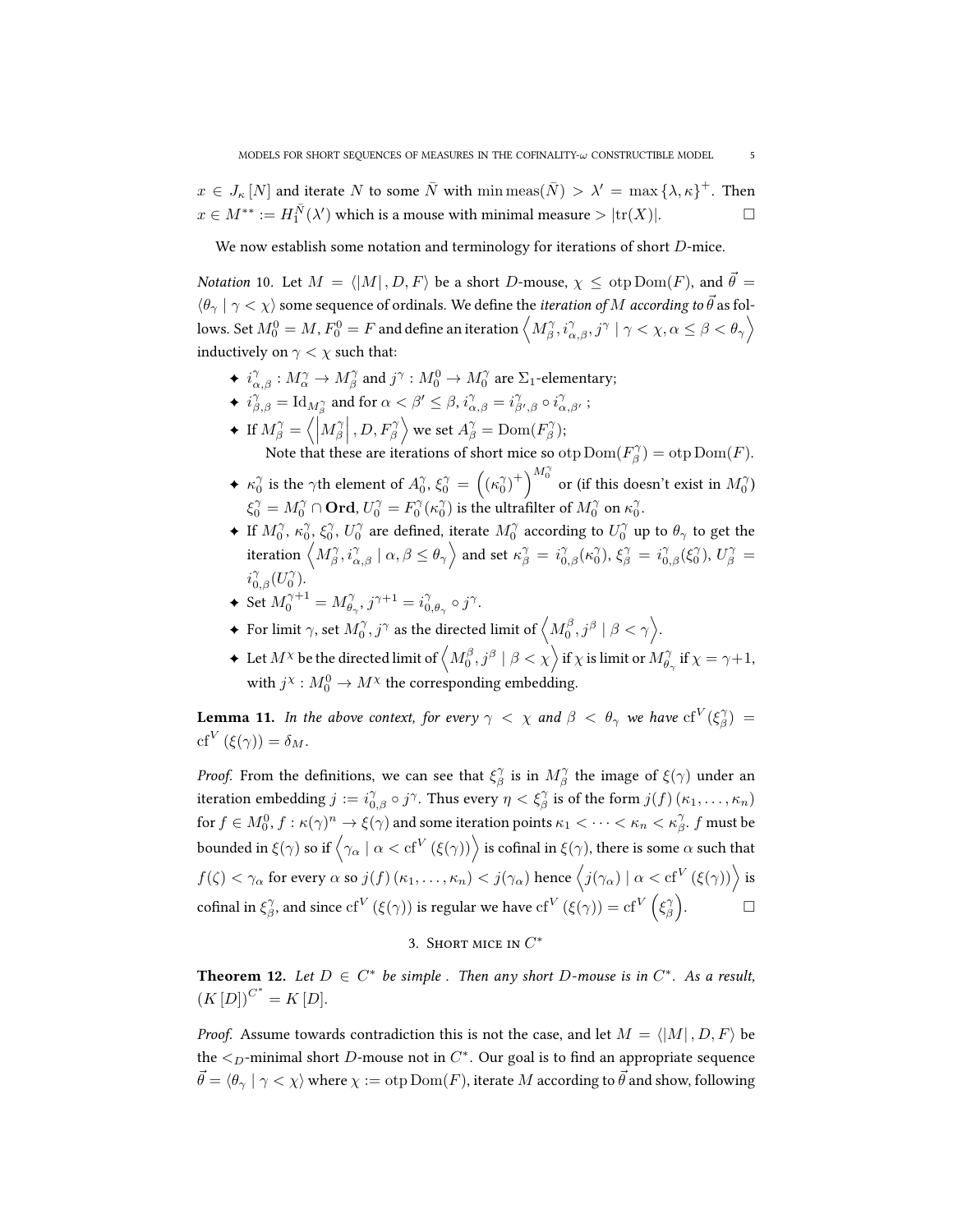the proof of [\[1,](#page-11-0) theorem 5.5], that in fact  $M^{\chi} \in C^*$ , and from that deduce that  $M \in C^*$ , by contradiction.

For any sequence  $\langle \theta_{\gamma} | \gamma \langle \chi \rangle$ , the final model in the iteration is  $M^{\chi} = J_{\alpha} [D, F_{\chi}]$ for some simple  $F_\chi$ , where by the construction  $F_\chi = j^\chi(F)$  and  $\text{otp Dom } F_\chi = \chi$ . For any  $\gamma < \chi$ , the  $\gamma$ th element of  $F_{\chi}$  is  $\kappa_{\theta_{\gamma}}^{\gamma}$ , and the corresponding  $M^{\chi}$ -ultrafilter  $U^\chi_\gamma$  satisfies that for  $X\in M^\chi\cap \mathcal{P}(\kappa_{\theta_\gamma}^\gamma),$   $X\in U^\chi_\gamma$  iff  $X$  contains a final segment of  $E_\gamma:=\left\{\kappa_\beta^\gamma\mid\beta<\theta_\gamma\right\}$  iff  $X$  contains a cofinal subset of  $E_\gamma.$  So for any cofinal  $\bar E\subseteq E_\gamma,$ if  $F_{\bar{E}}$  is the filter generated by final segments of  $\bar{E}$ , then  $U^{\chi}_{\gamma} = F_{\bar{E}} \cap M^{\chi}$ . So we want to find a sequence  $\theta$  for which we can show the following claim which will imply that  $M^{\chi} \in C^*$ 

<span id="page-5-0"></span>*Claim* 13. There is a sequence  $\langle \bar{E}_\gamma | \gamma \langle \chi \rangle \in C^*$  such that for every  $\gamma \bar{E}_\gamma$  is cofinal in  $E_{\gamma}$ .

To choose the right  $\vec{\theta}$  and prove the claim, we need to be able to identify in  $C^*$  unboundedly many critical points of the iteration. For this, we need the following crucial claims:

<span id="page-5-2"></span>*Claim* 14. For every  $\gamma < \chi$  and  $\beta$ , if  $\eta$  is such that  $\kappa_0^{\gamma} < \eta < \kappa_{\beta}^{\gamma}$  and  $M_{\beta}^{\gamma} \vDash \eta$  is regular, then either there is  $\alpha < \beta$  such that  $\eta = \kappa_{\alpha}^{\gamma}$  or  $\mathrm{cf}^V(\eta) = \delta_M$ .

<span id="page-5-1"></span>*Claim* 15. For every  $\gamma < \chi$  and  $\beta \leq \theta_{\gamma}, \eta \leq \kappa_{\beta}^{\gamma}$  is regular in  $M_{\beta}^{\gamma}$  iff it is regular in  $K^*:=\left(K\left[ D \right]\right)^{C^*}.$  In particular every  $\kappa_{\beta}^{\gamma}$  is regular in  $K^*.$ 

Let's first assume theses claims and show that claim [13](#page-5-0) (and then the theorem) follows. First we need to find the appropriate  $\langle \theta_\gamma \mid \gamma < \chi \rangle$ . We define in  $C^*$  a sequence  $\langle \lambda_{\gamma} | \gamma < \chi \rangle$  recursively such that  $\lambda_0 > |M|^V$  and for every  $\gamma < \chi$ :

- (1)  $C^* \vDash \lambda_\gamma$  is a regular cardinal;
- (2)  $\gamma' < \gamma$  implies  $\lambda_{\gamma'} < \lambda_{\gamma}$ ;
- (3)  $\forall \beta <\lambda_\gamma \, \exists \eta\in (\beta,\lambda_\gamma)$  such that  $K^*\vDash \eta$  is a regular cardinal, and  ${\rm cf}^V(\eta)=\omega\leftrightarrow$  $\delta_M \neq \omega$ .

Assume we've defined  $\langle \lambda_{\gamma'} | \gamma' < \gamma \rangle \in C^*$  for some  $\gamma < \chi$ . If  $\lambda > \sup \langle \lambda_{\gamma'} | \gamma' < \gamma \rangle$ is regular in V then it satisfies 1-3: regularity in V implies regularity in  $C^*$ , and 2 is clear. To show 3 iterate  $M$  according to  $\langle\lambda_{\gamma'}\mid\gamma'<\gamma\rangle^\frown\langle\lambda\rangle$  (where in the  $\gamma$ th stages we iterate up to  $\lambda$ ), and consider the iteration points  $\left\langle \kappa_\beta^\gamma\mid\beta<\lambda\right\rangle$ . Since  $\lambda$  is regular in  $V$ and we can assume  $> \omega_1$ , there are cofinally many iteration points of cofinality  $\omega$  and cofinally many of cofinality  $> \omega$ . Each such iteration point is regular in K<sup>\*</sup> by claim [15,](#page-5-1) so  $\lambda$  satisfies 3 (choosing the appropriate iteration points according to  $\delta_M$ ). So there are ordinals satisfying 1-3, and whether an ordinal satisfies 1-3 can be determined within  $C^*$ . So in  $C^*$  we can define  $\lambda_\gamma$  to be the first ordinal  $>$  sup  $\langle \lambda_{\gamma'}\mid\gamma'<\gamma\rangle$  (or  $>$   $|M|$  if  $\gamma=0)$ satisfying 1-3. Note that this defines the sequence  $\langle \lambda_\gamma \mid \gamma < \chi \rangle$  recursively in  $C^*$  so we can in fact proceed through limit stages.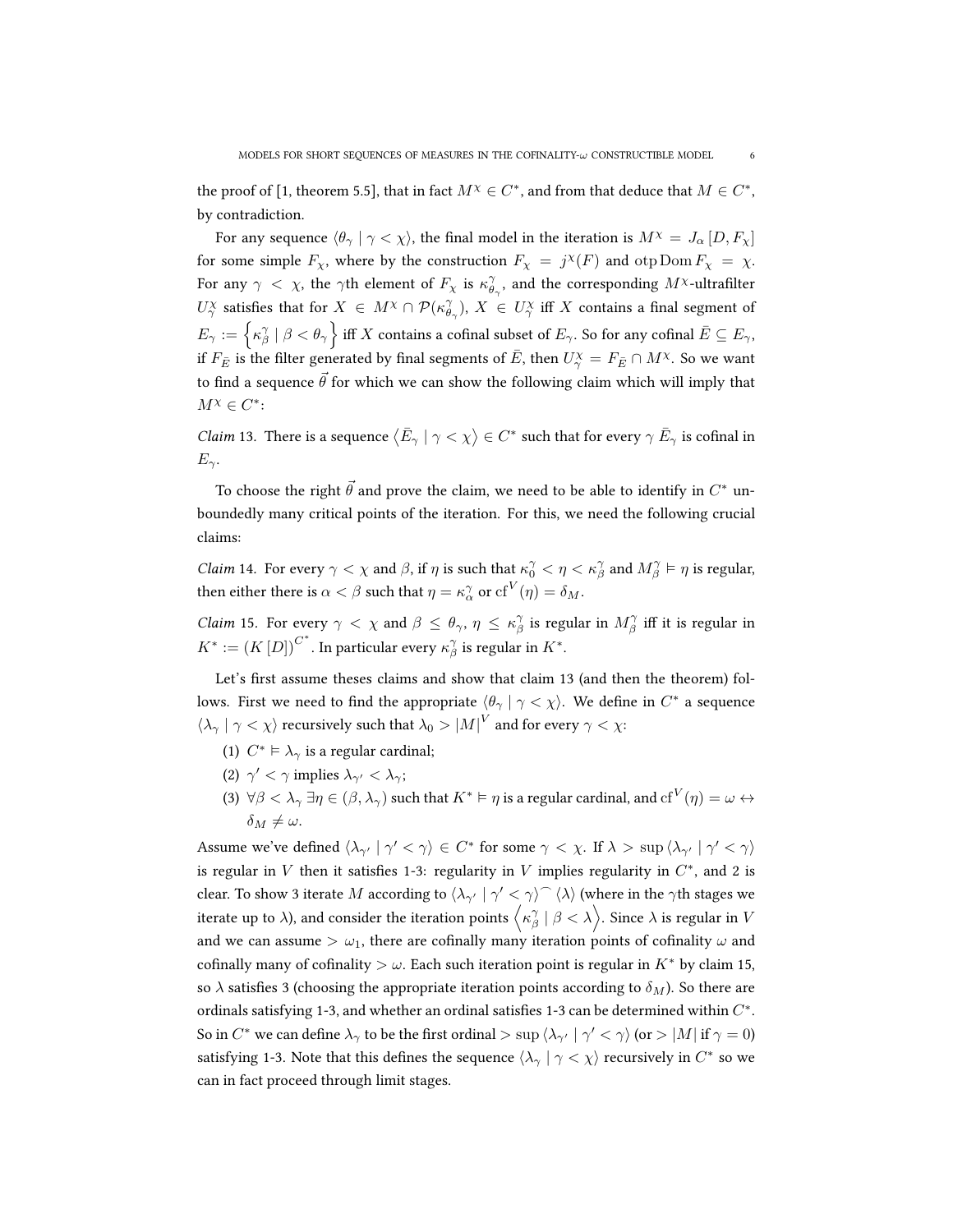Consider now  $\lambda = \lambda_{\gamma} > \sup \langle \lambda_{\gamma'} | \gamma' < \gamma \rangle$  which satisfies 1-3, and iterate M only according to  $\kappa(\gamma)$  such that the image of  $\kappa(\gamma)$  is greater than  $\lambda$ . By 3  $\lambda$  is the limit of ordinals  $\eta$  satisfying  $K^* \vDash \eta$  is a regular cardinal, and  $\mathrm{cf}^V(\eta) \,=\, \omega \, \leftrightarrow \, \delta_M \, \neq \, \omega.$  By claims [14](#page-5-2) and [15](#page-5-1) each such  $\eta$  is an iteration point, so also  $\lambda$  must be an iteration point. So we have some iteration  $j : M \to N$  by the ultrafilter  $F(\gamma)$  of some length  $\theta$ , such that  $j(\kappa(\gamma)) = \lambda$ . Note that everything below  $\kappa(\gamma)$  is fixed so  $j(F)|\lambda = F| \kappa(\gamma)$ , and we can iterate  $N$  according to  $\langle \lambda_{\gamma'}\mid \gamma'<\gamma\rangle.$  Since in  $N$   $\lambda$  is strongly inaccessible and is above  $\sup\,\langle\lambda_{\gamma'}\mid\gamma'<\gamma\rangle,$  it is not moved by this iteration. It is a known fact that the resulting iteration is isomorphic to the iteration of  $M$  according to  $\langle\lambda_{\gamma'}\mid\gamma'<\gamma\rangle^\frown\langle\theta\rangle.$  So we get that in fact  $\lambda$  is the image of  $\kappa(\gamma)$  under the iteration according to  $\langle \lambda_{\gamma'} | \gamma' < \gamma \rangle^{\frown} \langle \theta \rangle$ , i.e.  $\lambda = \kappa_{\theta}^{\gamma}$ . We set  $\theta_{\gamma}$  to be this  $\theta$ .

So to conclude, we've defined recursively  $\langle \lambda_\gamma\mid\gamma<\chi\rangle$  inside  $C^*$ , and we have (in  $V!$ ) a sequence  $\vec{\theta} = \langle \theta_{\gamma} | \gamma \langle \chi \rangle$  such that when iterating M according to  $\vec{\theta}$  we have for every  $\gamma$ ,  $\lambda_{\gamma} = \kappa_{\theta_{\gamma}}^{\gamma}$ .

*Proof of claim [13.](#page-5-0)* We iterate M according to  $\vec{\theta}$  as above and obtain (in V) the iteration points  $E_\gamma = \Big\{\kappa_\beta^\gamma \mid \beta < \theta_\gamma\Big\}.$  For every  $\gamma < \chi$  set

$$
\bar{E}_{\gamma} = \begin{cases} \left\{ \eta < \lambda_{\gamma} \mid \eta \text{ is regular in } K^* \text{ and cf}^V(\eta) = \omega \right\} & \delta_M \neq \omega \\ \left\{ \eta < \lambda_{\gamma} \mid \eta \text{ is regular in } K^* \text{ cf}^V(\eta) \neq \omega \right\} & \delta_M = \omega \end{cases}
$$

Each of theses sets is in  $C^*$ , and by claims [14](#page-5-2) and [15](#page-5-1) and lemma [5,](#page-3-0)  $\bar{E}_\gamma \subseteq E_\gamma$  for every  $\gamma.$  By our choice of  $\lambda_\gamma$  and  $\theta_\gamma$ , they are cofinal in  $\lambda_\gamma=\kappa_{\theta_\gamma}^\gamma$  (by clause 3). Since  $\langle \lambda_\gamma\mid\gamma<\chi\rangle\in\mathbb{R}$  $C^*$ , the sequence  $\langle \bar{E}_\gamma \mid \gamma < \chi \rangle$  is in  $C^*$  as well.

Claim [13](#page-5-0)

Now as we claimed in the beginning of the proof, we can compute each ultrafilter  $U_\gamma^\chi$ from this sequence, hence in  $C^*$  we can compute  $M^{\chi}$ . Thus by lemma [3](#page-2-0)  $M \in C^*$ , by  $control$   $Theorem 12$  $Theorem 12$ 

We now move on to prove claims [14](#page-5-2) and [15.](#page-5-1)

*Proof of claim [14.](#page-5-2)* By examining the proof of claim 2 in the proof of  $[1,$  theorem 5.6], which corresponds to our claim, one can see that it can be stated as a general lemma:

<span id="page-6-0"></span>**Lemma 16** (in [\[1,](#page-11-0) theorem 5.5]). Assume that  $\langle N_{\alpha}, k_{\alpha, \beta} | \alpha \leq \beta < \theta \rangle$  is an ultrapower iteration of  $U_0 \in N_0$  which is (in  $N_0$ ) an ultrafilter on  $\lambda_0$ , i.e. for every  $\alpha < \theta$ ,  $N_{\alpha+1} =$  $\mathrm{Ult}\,(N_\alpha,i_{0,\alpha}(U_0))$  and for limit  $\alpha\,N_\alpha$  is the directed limit. Let  $\zeta_0=\big(\lambda_0^+\big)^{M_0}$  (or  $M_0\cap\mathbf{Ord}$ if this doesn't exist) and  $\delta = \mathrm{cf}^V(\zeta_0)$ . Set  $\lambda_\alpha = i_{0,\alpha}(\lambda_0)$  and assume that for every  $\alpha < \theta$ ,  $(\lambda_\alpha)^{\lambda_\alpha}\cap N_\alpha$  is the increasing union of  $\delta$  members of  $N_\alpha$ , each of cardinality  $\lambda_\alpha$  in  $N_\alpha$ . Then for every  $\beta < \theta$  and every  $\eta$  such that  $\lambda_0 < \eta < \lambda_\beta$ , if  $N_\beta \vDash \eta$  is regular, then either  $\exists \gamma < \beta$  such that  $\eta = \lambda_{\gamma}$  or  $\mathrm{cf}^V(\eta) = \delta.$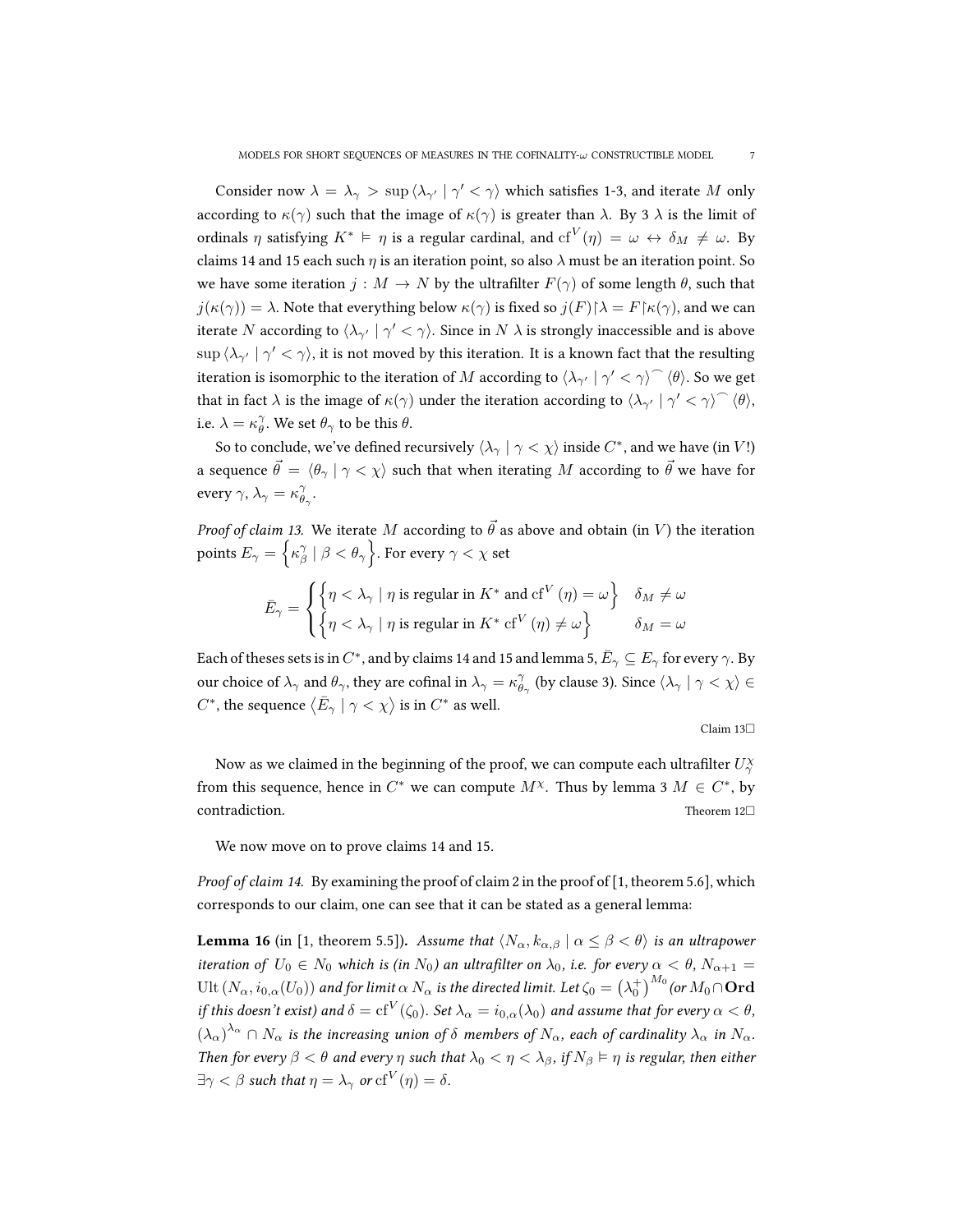Recall that  $\mathrm{cf}^V(\xi(\gamma))=\delta_M=\mathrm{cf}^V(\alpha_M),$  so to use this lemma, we need to show that for every  $\gamma$  and  $\beta < \lambda_\gamma$ ,  $\left(\kappa_\beta^\gamma\right)^{\kappa_\beta^\gamma} \cap M_\beta = \bigcup_{\psi < \delta_M} F_\psi$  such that  $F_\psi \in M_\beta^\gamma$  and  $|F_\psi| = \kappa_\beta^\gamma$ . Set for the moment  $N=M^\gamma_\beta,$   $\kappa=\kappa^\gamma_\beta,$   $\xi=\xi^\gamma_\beta={(\kappa^+)}^N.$  Assume  $N=J_{\alpha_N}\left[D,F\right]$  and note that the image of the iteration embedding from  $M$  to  $N$  is cofinal, so  $\mathrm{cf}^V(\alpha_N) =$  $\mathrm{cf}^V(\alpha_M)$ . Since  $N=H_1^N(\rho_N\cup p_N)$ , every  $h\in\kappa^\kappa\cap N$  is in some  $H_1^{J_\beta[D,F]}(\rho_N\cup p_N)$ for some  $\beta < \alpha_N$  (as in the proof of lemma [5\)](#page-3-0), and since  $\rho_M < \kappa$ , this is of size at most κ. So if we take  $\langle \beta_\psi | \psi < \delta_M \rangle$  cofinal in  $\alpha_N$ , then  $F_\psi = \kappa^\kappa \cap H_1^{J_{\beta_\psi}[D,F]}$  $\int_1^{\infty_p} \rho \psi^{(2)}(p_N \cup p_N)$  is as required. So we can apply lemma [16](#page-6-0) and get our claim.  $\Box$  Claim [14](#page-5-2) $\Box$ 

As for claim [15,](#page-5-1) it follows by the minimality of  $M$  and its iterates:

*Proof of claim [15.](#page-5-1)* Fix  $\gamma < \chi$  and  $\beta \le \theta_\gamma$ , and we need to show that  $\eta \le \kappa_\beta^\gamma$  is regular in  $M^{\gamma}_{\beta}$  iff it is regular in  $K^*$ . This will follow by showing that  $\mathcal{P}(\kappa^{\gamma}_{\beta}) \cap K^* = \mathcal{P}(\kappa^{\gamma}_{\beta}) \cap M^{\gamma}_{\beta}$ .

If  $X \in \mathcal{P}(\kappa_{\beta}^{\gamma}) \cap K^*$ , by theorem  $8 X \in lp(N)$  $8 X \in lp(N)$  for some short  $D$ -mouse  $N \in K^*$ . By minimality of  $M_0^0$  and its iterates,  $N <_D M^{\gamma}_{\beta}$ , so there are iterates  $J_{\delta}\left[D,F^*\right]$  and  $J_{\delta'}[D, F^*]$  of  $N, M_\beta^\gamma$  respectively, such that  $\delta \leq \delta'.$   $X \in \mathrm{lp}(N)$  so  $X$  is fixed in the iteration, hence  $X\in J_{\delta}\left[D,F^*\right]\subseteq J_{\delta'}\left[D,F^*\right]$ . We can also assume that the iteration of  $M^{\gamma}_{\beta}$  is done with measurables  $\geq \kappa_{\beta}^{\gamma}$  so  $\mathcal{P}(\kappa_{\beta}^{\gamma})\cap M^{\gamma}_{\beta} = \mathcal{P}(\kappa_{\beta}^{\gamma})\cap J_{\delta'}\left[D,F^{*}\right]$  so  $X\in M^{\gamma}_{\beta}$ .

If  $X\in \mathcal{P}(\kappa_\beta^\gamma)\cap M_\beta^\gamma$  ,  $M_\beta^\gamma=J_{\tilde\alpha}[D,\tilde F],$  then there is some  $\eta\in M_\beta^\gamma$  such that  $X$  is definable in  $J_\eta[D,\tilde{F}]$  from a finite set of parameters  $p$ , so  $X\,\in\,H_1^{\overrightarrow{M_\beta}^{\,\gamma}}(p)$  i.e.  $\,X$  is in mouse which is smaller than  $M_0^0$ , so by minimality it is in  $K^*$ , so  $X \in \mathcal{P}(\kappa_\beta^\gamma) \cap K^*$ . Claim [15](#page-5-1)

# 4. The  $C^*$  of a short  $L[\mathcal{U}]$

<span id="page-7-0"></span>Our next goal is to generalize theorem 5.16 of [\[1\]](#page-11-0) which states that if  $V = L^{\mu}$  then  $C^*=M_{\omega^2}\left[E\right]$  where  $M_{\omega^2}$  is the  $\omega^2$ th iterate of  $V$  and  $E=\{\kappa_{\omega\cdot n}\mid 1\leq n<\omega\}$  is the sequence of the  $\omega \cdot n$  iteration points. As noted in [\[1\]](#page-11-0), this can be generalized using the same proof to a model with finitely many measurable cardinals  $\{\kappa^0,\ldots,\kappa^m\}$ , using the Prikry sequences  $E^i = \big\{ \kappa^i_{\omega \cdot n} \ | \ 1 \leq n < \omega \big\}$  for  $i \leq m$ . However, if we want infinitely many measurables,  $\langle \kappa^i\mid i<\omega\rangle$ , we'd need to show that the *sequence*  $\langle E^i\mid i<\omega\rangle$  is in  $C^*$ , and not only every  $E^i$ , and at first sight it is not clear that this is the case – note for example that by [\[1,](#page-11-0) theorem 5.10], the sequence of measurables  $\bra{\kappa^i}\,i<\omega\rangle$  is necessarily not in  $C^*$ . We will however show that using the previous theorem, we can construct the sequence  $\langle E^i \mid i < \omega \rangle$ , and even longer (though still short) sequences, in  $C^*.$ 

<span id="page-7-1"></span>**Theorem 17.** Assume  $V = L[\mathcal{U}]$  where  $\mathcal{U} = \langle U_{\gamma} | \gamma \langle \chi \rangle$  is a short sequence of measures on the increasing measurables  $\langle \kappa^\gamma | \gamma < \chi \rangle$ . Iterate V according to U where each measurable is iterated  $\omega^2$  many times, to obtain  $\langle M^\gamma_\alpha\mid\gamma<\chi,\alpha\leq\omega^2\rangle$ , with iteration points  $\big\langle \kappa^\gamma_\alpha\mid\gamma<\chi,\alpha\leq\omega^2\big\rangle$ , and set  $M^\chi$  as the directed limit of this iteration. Then  $C^*=$  $M^{\chi} \left[ \langle E^{\gamma} \mid \gamma < \chi \rangle \right]$  where  $E^{\gamma} = \langle \kappa_{\omega \cdot n}^{\gamma} \mid 1 \leq n < \omega \rangle$ .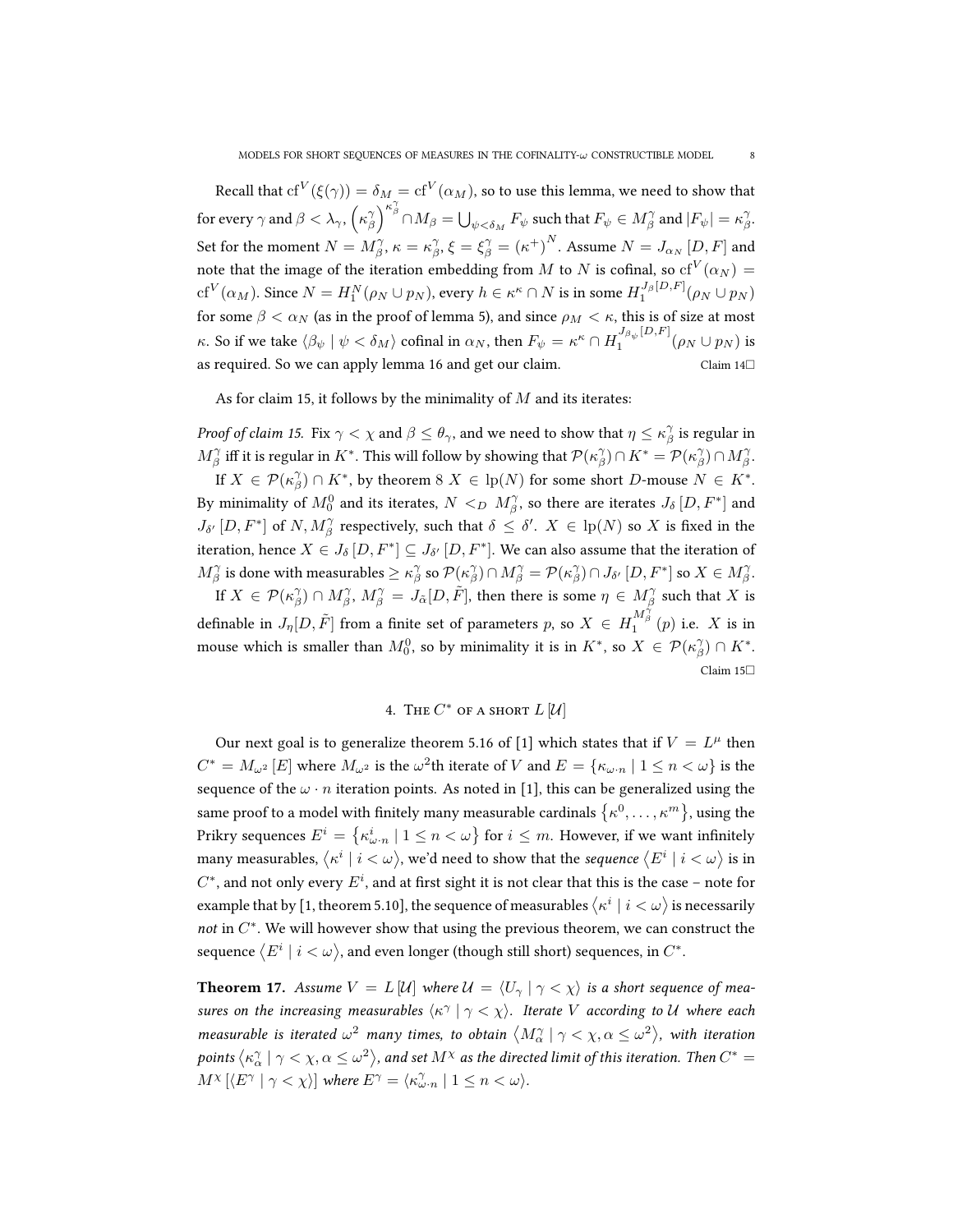Remark 18. This theorem appears already in [\[6\]](#page-11-5), where the claim is that the "arguments in [\[1\]](#page-11-0) can be straightforwardly deployed for each cardinal in turn". However, as we noted above, dealing with each measurable separately is prima facie not sufficient to show that the sequence of Prikry sequences  $\langle E^\gamma \mid \gamma < \chi \rangle$  is in  $C^*$ , which is crucial for the argument. Hence we include a detailed proof of this theorem here, which addresses this issue.

*Proof.* First we prove that  $\langle E^{\gamma} | \gamma \langle \chi \rangle \in C^*$  by giving a recursive definition for the sequence inside  $C^*.$  Denote for every  $\gamma$  the filter on  $\kappa^\gamma_{\omega^2}$  generated by end-segments of  $E^\gamma$ by  $\bar{U}_\gamma$ . Assume we've shown that  $\langle E^\gamma \mid \gamma < \eta \rangle \in C^*$ , so also  $D_\eta = \langle \bar{U}_\gamma \mid \gamma < \eta \rangle \in C^*$ , hence by theorem [12](#page-4-1)  $K\left[D_{\eta}\right]=\left(K\left[D_{\eta}\right]\right)^{C^*}.$  Denote  $K^{\eta}=K\left[D_{\eta}\right]$  and  $N^{\eta}=L\left[D_{\eta},U_{\eta}\right]$ . Let  $N_{\alpha}^{\eta}$  be the  $\alpha$ th iteration of  $N^{\eta}$  by  $U_{\eta}$ .

<span id="page-8-0"></span>*Claim* 19. For every  $\alpha$ ,  $\mathcal{P}(\kappa^n_\alpha) \cap N^\eta_\alpha = \mathcal{P}(\kappa^n_\alpha) \cap K^\eta$ . In particular, for every  $\delta \leq \kappa^n_\alpha$  $N^\eta_\alpha\models \text{``}\delta$  is regular" iff  $K^\eta\models \text{``}\delta$  is regular".

*Proof.* Let P be a  $D_{\eta}$ -mouse such that  $\mathcal{P}(\kappa_{\alpha}^{\eta}) \cap K^{\eta} \in \mathrm{lp}(P)$ . We can assume that  $P =$  $J_\mu [D_\eta, F]$  where F is a single measure in P. Let  $\theta$  be such that  $\mathcal{P}(\kappa^\eta_\alpha) \cap N^\eta_\alpha \in Q :=$  $J_{\theta}[D_{\eta},U_{\eta}]$ . It is enough to show that  $\mathcal{P}(\kappa^n_{\alpha}) \cap P = \mathcal{P}(\kappa^n_{\alpha}) \cap Q$ . We iterate  $P,Q$  by  $F, U<sub>\eta</sub>$  respectively  $\lambda$  many times for some regular  $\lambda > |P| + |Q|$  and get iterations up to  $\bar{P} = J_{\mu'} [D_{\eta}, \text{CU}(\lambda)]$  and  $\bar{Q} = J_{\theta'} [D_{\eta}, \text{CU}(\lambda)]$ . Since the iterations were done above  $\kappa^\eta_\alpha$ , and in fact above  $\left(2^{\kappa^\eta_\alpha}\right)^P$  and  $\left(2^{\kappa^\eta_\alpha}\right)^Q$ , we get that

$$
\mathcal{P}(\kappa_{\alpha}^{\eta}) \cap P = \mathcal{P}(\kappa_{\alpha}^{\eta}) \cap \bar{P} = \mathcal{P}(\kappa_{\alpha}^{\eta}) \cap \bar{Q} = \mathcal{P}(\kappa_{\alpha}^{\eta}) \cap Q
$$

as required. Claim [19](#page-8-0) $\square$ 

<span id="page-8-1"></span>*Claim* 20.  $E^{\eta} = \langle \kappa_{\omega}^{\eta}, \eta \mid 1 \leq n < \omega \rangle$  is the sequence of the first  $\omega$  ordinals greater than  $\sup \{\sup E^\gamma \mid \gamma < \eta\}$  which are regular in  $K^\eta$  but of cofinality  $\omega$  in  $V$ .

*Proof.* For every  $\eta$  and  $\alpha$ ,  $\kappa^\eta_\alpha$  is regular in  $M^\eta_\alpha$ , so by the previous claim it is regular in  $K^\eta$  as well, and for every  $n \, \geq \, 1 \, \kappa^\eta_{\omega \cdot n} \, = \, \sup \Big\{ \kappa^\eta_{\omega} \,$  $_{\omega(n-1)+k}^{\eta}$  |  $k<\omega\Big\}$  so is of cofinality ω in V. Now note that for every  $\gamma < \eta$ ,  $\sup E^{\gamma} = \kappa_{\omega^2}^{\gamma} < \kappa^{\eta}$  (by the properties of iterations), so also  $\sup \{\sup E^\gamma \mid \gamma < \eta\} < \kappa^\eta = \kappa_0^\eta$ . Hence by claim [19](#page-8-0) every  $\delta \in$  $({\{\sup E^{\gamma} \mid \gamma < \eta\}, \kappa^{\eta})}$  is regular in  $K^{\eta}$  iff it is regular in  $L[D_{\eta}, U_{\eta}]$ , but since  $V =$  $L \, [\mathcal{U}],$  this is iff  $\delta$  is regular in  $V.$  For  $\eta \in \bigg(\kappa^{\eta}_{\omega \cdot n}, \kappa^{\eta}_{\omega \cdot (n+1)}\bigg)$   $(n \geq 0)$ , by claim [19](#page-8-0) we get that  $\eta$  is regular in  $K^{\eta}$  iff it is regular in  $N^{\eta}_{\omega \cdot (n+1)}$ , in which case we get by the same proof as that of claim [14](#page-5-2) that either  $\eta = \kappa_{\omega \cdot n + k}^{\eta}$  for some  $k > 0$ , or  $\mathrm{cf}^V(\eta) =$  $(\kappa^{\eta})^+$ , and in either case  $\eta$  is not of cofinality  $\omega$  in V. So we get that indeed the first  $\omega$ ordinals  $> \sup \{\sup E^{\gamma} | \gamma < \eta\}$  which are regular in  $K^{\eta}$  but of cofinality  $\omega$  in V are  $\langle \kappa^{\eta}_{\omega \cdot n} \mid 1 \leq n < \omega \rangle$ . Claim [20](#page-8-1)

This claim allows us to define  $E^{\eta}$  in  $C^*$  by recursion, so indeed  $\langle E^{\gamma} | \gamma < \chi \rangle \in C^*$ . Now we claim that indeed  $C^*=M^\chi\,[\langle E^\gamma\mid \gamma<\chi\rangle].$  First of all, if we again denote by  $\bar U_\gamma$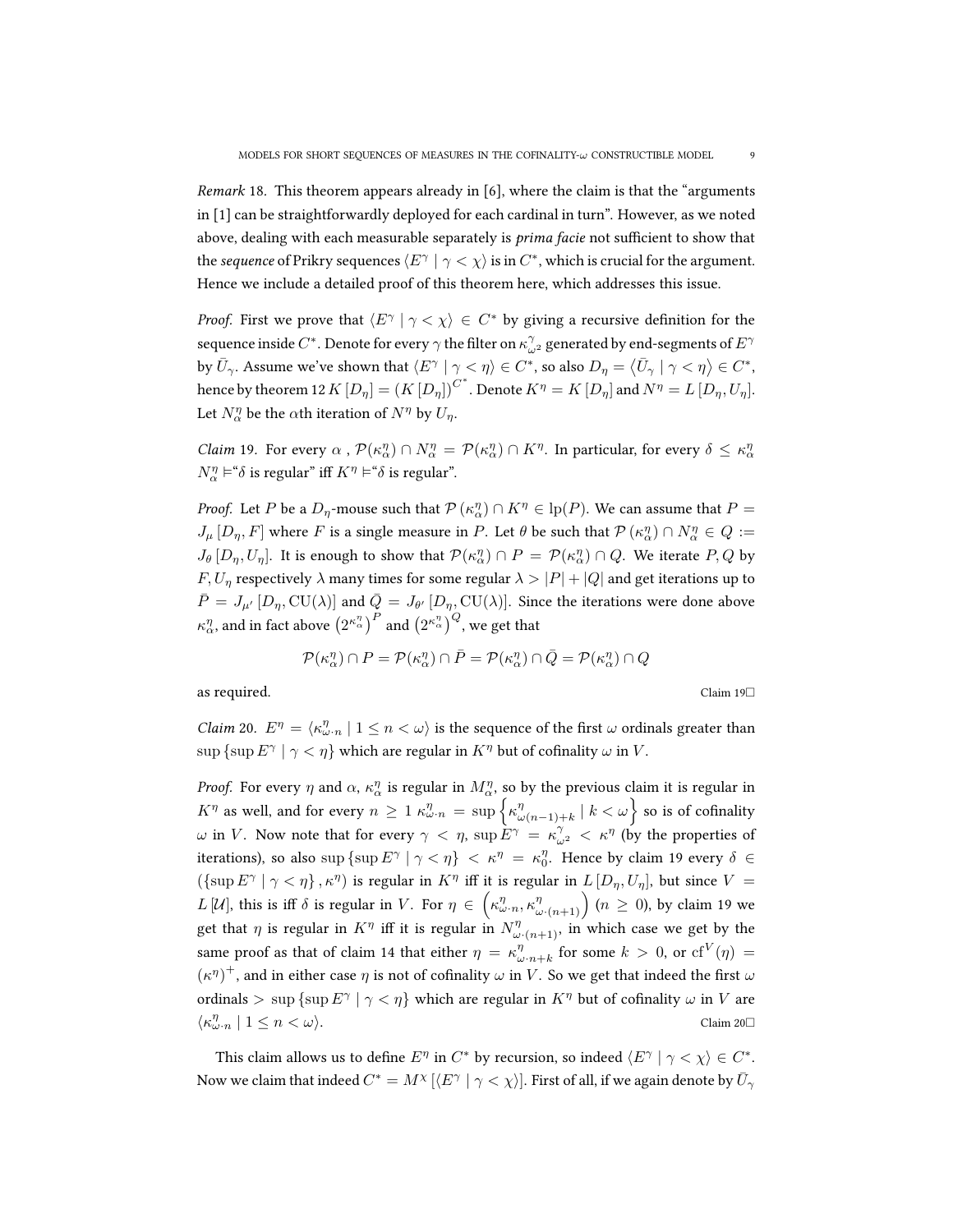the filter on  $\kappa_{\omega^2}^\gamma$  generated by end-segments of  $E^\gamma$ , then  $\left<\bar U_\gamma\mid\gamma<\chi\right>\in C^*$  and  $M^\chi=$  $L\left[\left\langle \bar{U}_\gamma\mid\gamma<\chi\right\rangle\right]$ , so  $M^\chi\left[\left\langle E^\gamma\mid\gamma<\chi\right\rangle\right]\subseteq C^*.$  On the other hand, the only ordinals which are of cofinality  $\omega$  in V but not in  $M^{\chi}$  are those whose cofinality in  $M^{\chi}$  is in  $E^{\gamma} \cup \{\sup E^{\gamma}\}\$  for some  $\gamma < \chi$ , so in  $M^{\chi}$   $[\langle E^{\gamma} | \gamma < \chi \rangle]$  we can correctly compute  $C^*$  by replacing the quantifier  $Q^{\text{cf}}_{\omega}(\alpha)$  with  $\text{cf}(\alpha) \in {\{\omega\}} \cup \bigcup {\{E^{\gamma} \mid \gamma < \chi\}} \cup {\{\sup E^{\gamma} \mid \gamma < \chi\}}$ , so  $C^* \subseteq M^\chi$   $[\langle E^\gamma \mid \gamma < \chi \rangle]$  as required. Theorem [17](#page-7-1) $\square$ 

**Theorem 21.** Assume  $V = L \left[ \mathcal{U} \right]$  where  $\mathcal{U}$  is as above,  $M^{\chi}$  as above. Let  $A \in V$ ,  $A \subseteq \chi$ , and set for  $\gamma < \chi$ 

$$
\hat{E}^{\gamma} = \begin{cases} \langle \kappa_{\omega \cdot n}^{\gamma} \mid 0 \le n < \omega \rangle & \gamma \in A \\ \langle \kappa_{\omega \cdot n}^{\gamma} \mid 1 \le n < \omega \rangle & \gamma \notin A \end{cases}
$$

and let G be generic for the forcing over V adding a Prikry sequence  $G_{\alpha} \subseteq \kappa^{\alpha}$  for every  $\alpha \in A$ . Then  $(C^*)^{V[G]} = M^\chi \left[ \left\langle \hat{E}^\gamma \mid \gamma < \chi \right\rangle \right]$ .

*Proof.* We repeat the proof of theorem [17.](#page-7-1) For the  $\supseteq$  direction, we note that the only difference is that in claim [20,](#page-8-1) for  $\eta \in A$ , the sequence of the first  $\omega$  ordinals greater than sup  $\{\sup E^\gamma \mid \gamma < \eta\}$  which are regular in  $K^\eta$  but of cofinality  $\omega$  in  $V[G]$  is now  $\langle \kappa^{\eta}_{\omega \cdot n} \mid 0 \leq n < \omega \rangle$  instead of  $\langle \kappa^{\gamma}_{\omega \cdot n} \mid 1 \leq n < \omega \rangle$ , since also  $\kappa^{\eta}$  has cofinality  $\omega$  in  $V[G]$ , but otherwise there is no difference in cofinality  $\omega$  between V and V [G] in this interval of ordinals. For the  $\subseteq$  direction,  $V[G] \models cf(\eta) = \omega$  iff  $V \models cf(\eta) \in {\omega} \cup {\kappa^{\alpha} \mid \alpha \in A}$ , and by the same arguments we get that  ${(C^*)}^{V[G]}$  can be computed in  $M^\chi \left[ \left\langle \hat{E}^\gamma \mid \gamma < \chi \right\rangle \right].$  $\Box$ 

*Remark* 22. (1) This does not imply that  $A \in (C^*)^{V[G]}$  – it is clear from the proof that  ${(C^*)}^{V[G]}$  might not distinguish which option was used in defining  $\hat{E}^\gamma.$ 

- (2) If *A* is finite then  $(C^*)^{V[G]} = (C^*)^V$ .
- (3) If for example  $A=\omega\leq\chi,$  then the sequence  $\left\langle \kappa^{i}\mid i<\omega\right\rangle$  can be computed from  $\left\langle \hat{E}^\gamma \mid \gamma<\chi\right\rangle$ , so is in  $(C^*)^{V[G]},$  while as we already noted it is not in  ${(C^*)}^V$ , so  $(C^*)^{V[G]} \neq (C^*)^V.$

5. Inner models for short sequences of measures in  $C^{\ast}$ 

<span id="page-9-0"></span>Our last task is to generalize theorem 5.6 of [\[1\]](#page-11-0) from the case of an inner model with one measurable to the case of an inner model with a short sequence of measurables.

**Lemma 23.** Assume  $M = L[\mathcal{U}]$  where  $\mathcal{U} = \langle U_{\gamma} | \gamma \langle \chi \rangle$  is in M a short sequence of measures on the increasing sequence  $\langle \kappa^\gamma\mid\gamma<\chi\rangle$ . Denote for each  $\gamma<\chi$   $\xi^\gamma=\left[(\kappa^\gamma)^+\right]^M$ and let  $f_{\mathcal{U}} : \chi \to 2$  be defined by  $f_{\mathcal{U}}(\gamma) = 0 \iff \text{cf}^V(\xi^{\gamma}) = \omega$ . If  $f_{\mathcal{U}} \in C^*$  then  $C^*$ contains an iteration of  $M$  by  $\mathcal{U}$ .

Proof. We combine the methods used in the previous sections – from section [3](#page-4-0) we take the method of recursively defining the sequence  $\langle \lambda_{\gamma} | \gamma \langle \chi \rangle$  which gives the lengths of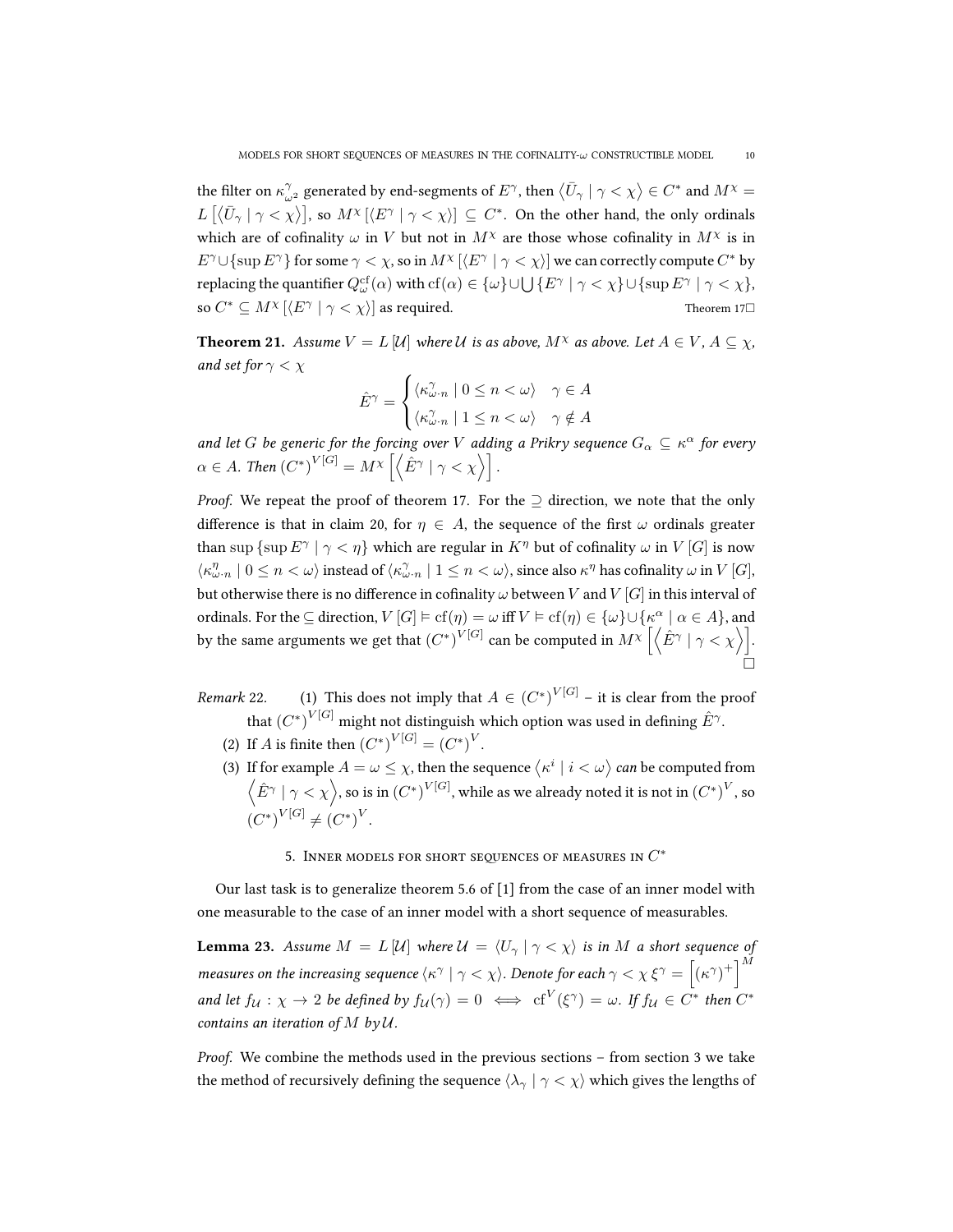Let  $\Theta$  be some regular cardinal (in  $V$ ) greater than  $\sup\left\{\left(2^{\kappa^\gamma}\right)^V\mid\gamma<\chi\right\}$ . We define simultaneously sequences  $\langle \lambda_\gamma\mid\gamma<\chi\rangle$  and  $\langle \bar U_\gamma\mid\gamma<\chi\rangle$  recursively such that  $\lambda_0> \Theta$ and for every  $\gamma < \chi$ :

- (1)  $\langle \lambda_{\gamma'} | \gamma' < \gamma \rangle$  and  $\langle \bar{U}_{\gamma'} | \gamma' < \gamma \rangle$  are in  $C^*$ ;
- (2)  $K^{\gamma} := K \left[ \left\langle \bar{U}_{\gamma'} \mid \gamma' < \gamma \right\rangle \right] = \left( K \left[ \left\langle \bar{U}_{\gamma'} \mid \gamma' < \gamma \right\rangle \right] \right)^{C^*};$
- (3)  $C^* \vDash \lambda_\gamma$  is a regular cardinal;
- (4)  $\gamma' < \gamma$  implies  $\lambda_{\gamma'} < \lambda_{\gamma}$ ;
- (5)  $\forall \beta < \lambda_\gamma \exists \eta \in (\beta, \lambda_\gamma)$  such that  $K^\gamma \vDash \eta$  is a regular cardinal, and  $\mathrm{cf}^V(\eta) = \emptyset$  $\omega \iff f_{\mathcal{U}}(\gamma) = 1 \text{ (so } \mathrm{cf}^V(\eta) = \omega \iff \mathrm{cf}^V(\xi^\gamma) \neq \omega).$

Assume we've defined  $\langle \lambda_{\gamma'}\mid\gamma'<\gamma\rangle$  ,  $\langle \bar{U}_{\gamma'}\mid\gamma'<\gamma\rangle\in C^*$  for some  $\gamma<\chi$ . By essentially the same argument as in the proof of theorem [12](#page-4-1) we show that every regular cardinal in V satisfies 3-5, where the main differences are that here in  $K^{\gamma}$  we take the iterations of the measures –  $\langle \bar{U}_{\gamma'}\mid \gamma'<\gamma\rangle$  – instead of the original ones, and that we need to use  $f_{\cal U}$ to know which iteration points to choose, instead of the single  $\delta_M$  we had there. So in  $C^*$ we can define  $\lambda_\gamma$  to be the first ordinal  $>\sup\braket{\lambda_{\gamma'}}|\ \gamma'<\gamma\rangle$  (or  $>\Theta$  if  $\gamma=0$ ) satisfying 3-5. Again by the same argument as before we get that in fact  $\lambda_\gamma$  is the image of  $\kappa^\gamma$  under the iteration of  $M$  by the measures  $\langle U_{\gamma'} | \gamma' \leq \gamma \rangle$  according to  $\langle \lambda_{\gamma'} | \gamma' < \gamma \rangle^{\frown} \langle \theta_{\gamma} \rangle$ , for some  $\theta_{\gamma}$  i.e.  $\lambda_{\gamma} = \kappa_{\theta_{\gamma}}^{\gamma}$ . Now we let

$$
E_{\gamma} = \begin{cases} \left\{ \eta < \lambda_{\gamma} \mid \eta \text{ is regular in } K^{\gamma} \text{ and cf}^{V}(\eta) = \omega \right\} & f_{\mathcal{U}} = 1 \\ \left\{ \eta < \lambda_{\gamma} \mid \eta \text{ is regular in } K^{\gamma} \text{ cf}^{V}(\eta) \neq \omega \right\} & f_{\mathcal{U}} = 0 \end{cases}
$$

and get (using the appropriate variations of claims [14](#page-5-2) and [15\)](#page-5-1) that  $E_\gamma \in C^*$  generates the iterated measure  $\bar{U}_\gamma$  on  $\lambda_\gamma = \kappa_{\theta_\gamma}^\gamma$ .

Since all the definitions were done in a recursive way inside  $C^*$ , we can proceed through limit stages up to  $\chi$  to get that the sequences are in  $C^*$ , hence the iteration of  $M$ by  $\langle \theta_\gamma\mid\gamma<\chi\rangle$  (which is not in necessarily in  $C^*$ ) is in fact determined by  $\langle \lambda_\gamma\mid\gamma<\chi\rangle$ and  $\langle \bar{U}_\gamma \mid \gamma < \chi \rangle$  which are in  $C^*$ , so this iteration is in  $C^*$ . — Первый процесс в после просто просто программа и просто просто просто просто просто просто просто просто п<br>В 1990 году стала просто просто просто просто просто просто просто просто просто просто просто просто просто п

**Corollary 24.** If there is an inner model with a short sequence of measures of order type  $\chi$ then there is such an inner model inside  $C^*$ .

*Proof.* Let  $M = L |\mathcal{U}|$  where  $\mathcal{U}$  is a short sequence of measures of order type  $\chi$ , and let  $f_{\mathcal{U}}:\chi\to 2$  be defined by  $f_{\mathcal{U}}(\gamma)=0 \iff \text{cf}^V(\xi^\gamma)=\omega.$  We will show that there is  $\tilde{\mathcal{U}}$ which is also of order type  $\chi$  such that  $f_{\tilde{\mathcal{U}}} \in C^*$ , so we'll be done by the previous lemma applied to  $L[\mathcal{U}]$ .

**Lemma 25.** Let  $\alpha = \omega^{\beta}$ , and let  $f : \alpha \to 2$ . Then there is  $A \subseteq \alpha$ ,  $\text{otp } A = \alpha$  such that  $|f''A| = 1.$